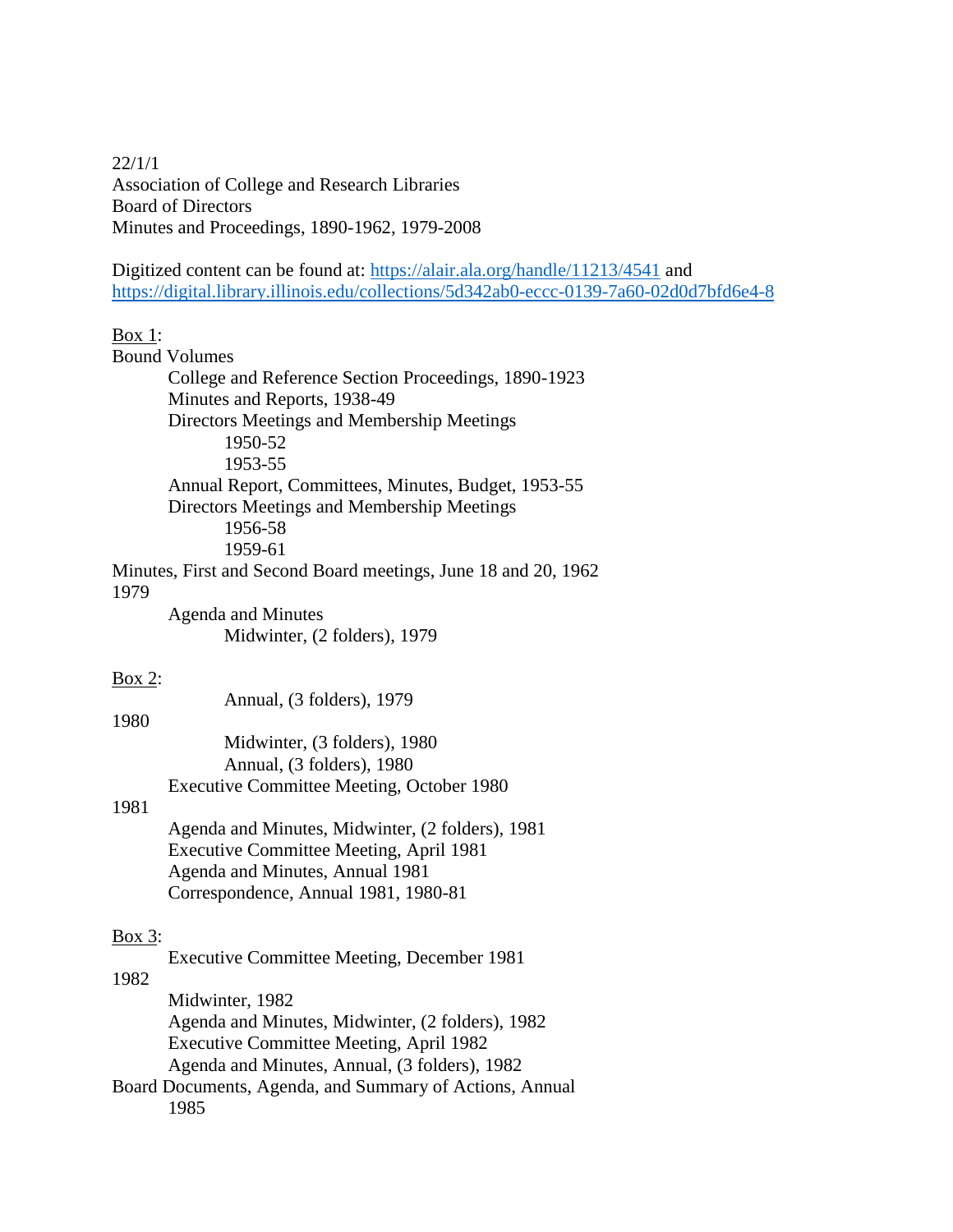1987 Board Minutes (2 folders), 1971-80 (1 folder), 1981-85 (1 folder), 1985-90 1985 Board Agenda and Minute, Midwinter, 1985 Executive Committee Spring Meeting, April 1985 Board Meeting, Annual Conference, 1985 Executive Committee, Fall Meeting, October 1985 1986 Board Meeting, Midwinter, 1986 Executive Committee Spring Meeting, April 1986 Board Meeting, Annual Conference, 1986 Executive Committee Fall Meeting, September 1986 Box 4: 1987 Board Meeting, Midwinter, 1987 Executive Committee Spring Meeting, April 1987 Fall Meeting, November 1987 Board Meeting, Annual Conference, 1987 1988 Board Meeting, Midwinter, 1988 Executive Committee Spring Meeting, April, 1988 Board Meeting, Annual Conference, 1988 Executive Committee Fall Meeting, October 1988 1989 Board Meeting, Midwinter, 1989 Executive Committee Spring Meeting, April, 1989 Board Meeting, Annual Conference, 1989 Executive Committee Fall Meeting, November 1989 1990 Board of Directors Annual Conference, (2 folders), June 23 to 26, 1990 Executive Committee, November 9 to 10, 1990 1991 Board of Directors Midwinter Meeting, January 13 to 15, 1991

## Box 5:

Executive Committee, (2 folders), April 20, 1991 Board of Directors, Annual Conference, June 29 to July 2, 1991 Executive Committee, (2 folders), November 8 to 9, 1991 Board Minutes, (1 folder), 1991-93 Unsorted Board of Directors and Executive Committee Minutes, 1991-96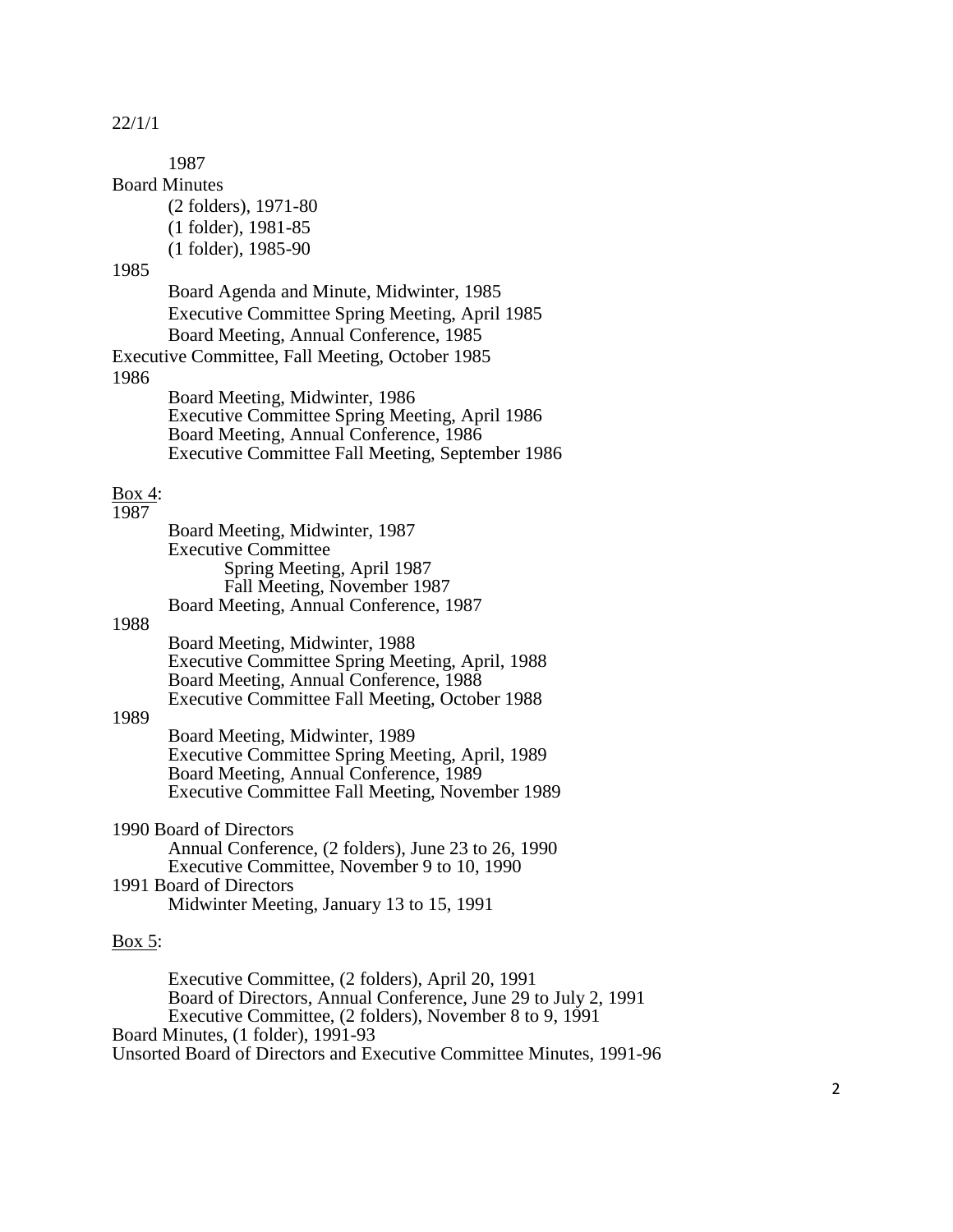1992 Board of Directors Midwinter Meeting, January 24, 1992 Retreat, April 9, 1992 Executive Committee, April 10 to 11, 1992 Annual Conference, (3 folders), June 27 to 30, 1992 Executive Committee, (2 folders), November 13 to 14, 1992 Documents, 1992-93 Roster, 1992-93 Unsorted Board of Directors and Executive Committee Minutes, 1992-96 Board Meeting, (1 folder), June 26 to 29, 1993 1993 Board of Directors Midwinter, (3 folders), January 24 and 26, 1993 Spring, (2 folders), April 15 to 17, 1993 Annual Conference, (2 folders), June 26 and 29, 1993 Box 6: Executive Committee, November 5 to 6, 1993 Board Minutes, (1 folder), 1993-96 1994 Board of Directors Midwinter Meeting, (2 folders), February 6 and 8, 1994 Executive Committee, (2 folders), April 22 to 24, 1994 [*Digitized*] Annual Conference, June 25 to 28, 1994 Executive Committee, October 14 to 15, 1994 [*Digitized*] Documents, 1994-95 1995 Board of Directors Midwinter Meeting, February 3, 1995 [*Digitized*] Executive Committee, April 21 to 22, 1995 [*Digitized*] Annual Conference, (2 folders), June 23 to 27, 1995 [*Digitized*] Executive Committee, November 21, 1995 Retreat, October 14, 1995 [*Digitized*] Executive Committee, October 14 to 15, 1995 [*Digitized*] Board Documents, 1995-96 [*Digitized*] 1996 Board of Directors Midwinter Meeting, January 21, 1996 [*Digitized*] Executive Committee, May 4 to 5, 1996 [*Digitized*] Conference Call, June 6, 1996 [*Digitized*] Annual Conference, July 4 to 10, 1996 [*Digitized*] Executive Committee, (2 folders), September 27 to 28, 1996 [*Digitized*]

## Box 7:

Conference Call, December 12, 1996 Documents, 1996-97 Board and Executive Minutes, 1996-99 1997 Board of Directors Midwinter Meeting, (2 folders), February 16, 1997 [*Digitized*] Executive Meeting, (2 folders), April 25 to 26, 1997 [*Digitized*] Conference Calls, May 12, 1997 [*Digitized*] Annual Conference, (3 folders), June 28 and 30, 1997 [*Digitized*] Retreat, October 3 to 4, 1997 [*Digitized*]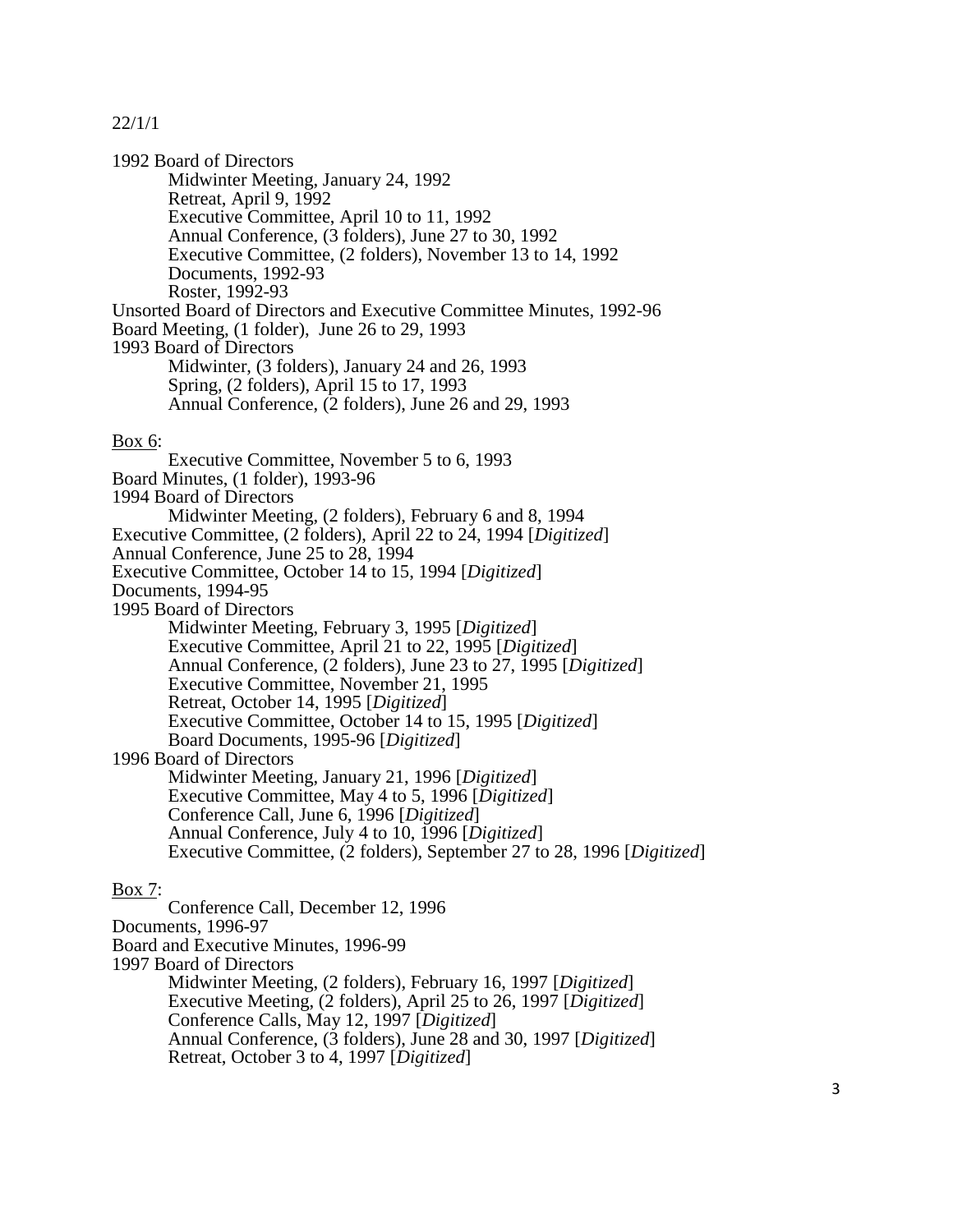|               | Executive Committee, (2 folders), October 24 to 25, 1997 [Digitized]<br>Conference Call, December 10, 1997 [Digitized]<br>1998 Board of Directors<br>Midwinter Meeting, (3 folders), January 11 and 13, 1998<br>Executive Committee, (2 folders), May 1 and 2, 1998<br>Conference Call, (2 folders), May 18, 1998<br>Annual Conference, (3 folders), June 26 and 28, 1998<br>Executive Committee, (3 folders), September 25 to 26, 1998                                                     |
|---------------|---------------------------------------------------------------------------------------------------------------------------------------------------------------------------------------------------------------------------------------------------------------------------------------------------------------------------------------------------------------------------------------------------------------------------------------------------------------------------------------------|
| <b>Box 8:</b> | Conference Call, (2 folders), December 14, 1998<br>ACRL Budgets, (1 folder), 1998<br>1999 Board of Directors<br>Midwinter Meeting, (3 folders), January 31 to February 2, 1999                                                                                                                                                                                                                                                                                                              |
| Spring        | Board of Directors Meeting I, (2 folders), May 14, 1999<br>Executive Committee, (3 folders), May 14, 1999                                                                                                                                                                                                                                                                                                                                                                                   |
|               | Board of Directors Meeting II, (1 folder), June 29, 1999<br>Annual Conference, June 26 and 29, 1999<br>Meeting I, (2 folders), June 26, 1999<br>Meeting II, (1 folder), June 29, 1999<br>Executive Committee, (3 folders), September 24 to 25, 1999<br>2000 Board of Directors<br>Midwinter Meeting, (2 folders), January 16, 2000<br>Executive Committee, (2 folders), April 29, 2000<br><b>Annual Conference</b><br>Binder, (1 folder), July 7 to 12, 2000<br>Documents, (1 folder), 2000 |
| Box 9:        |                                                                                                                                                                                                                                                                                                                                                                                                                                                                                             |
|               | <b>Executive Committee</b><br>Binder, (1 folder), October 6 to 7, 2000                                                                                                                                                                                                                                                                                                                                                                                                                      |
|               | Documents, (1 folder), 2000<br>Annual Report, 2000<br>2001 Board of Directors<br><b>Midwinter Meeting</b><br>Binder, (1 folder), January 14 and 16, 2001<br>Documents, (1 folder), 2001<br><b>Executive Committee</b><br>Binder, (1 folder), April 28 to 29, 2001                                                                                                                                                                                                                           |
|               | Documents, (1 folder), 2001<br><b>Annual Conference</b><br>(1 folder), June 14 to 20, 2001<br>Binder, (1 folder), June 16, 2001<br>Documents, (1 folder), June 16, 2001<br><b>Executive Committee</b><br>Binder, (2 folders), October 26 to 27, 2001<br>Documents, October 27, 2001                                                                                                                                                                                                         |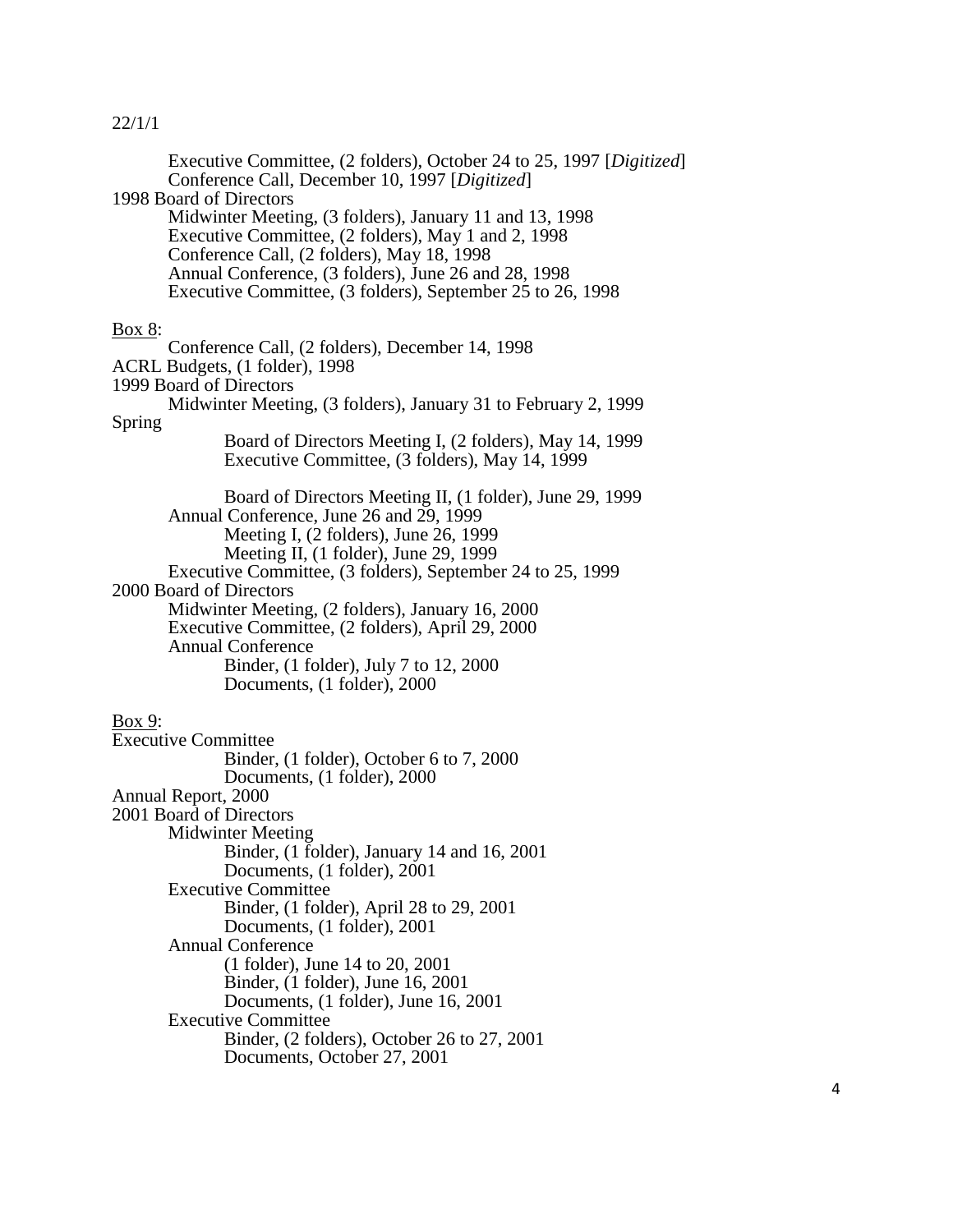Retreat Agenda and Documents, 2001 Report, 2001 December 7, 2001 Budget Notebook, (3 folders), 1998 -2001 2002 Board of Directors Midwinter Meeting Documents, (1 of 2 folders), January 17 to 22, 2002 Box 10: Documents, (1 of 2 folders), January 17 to 22, 2002 Leadership Council, January 18, 2002 Documents I, January 20, 2002 Documents II, January 22, 2002 Actions and Followup, February 15, 2002 Executive Committee Binder, (3 folders), May 5, 2002 Documents, 2002 Docket and Minutes, (2 folders), May 5, 2002 Minutes, May 5, 2002 Briefing Book, June, 2002 Annual Conference Documents I, (2 folders), 2002 Documents II, 2002 Binder, (1 folder), June 15 and 18, 2002 Mary Ellen Davis Binder, (1 folder), June 15 and 18, 2002 Action and Follow Up, (2 folders), 2002 Leadership Council, June 14, 2002 Executive Committee Binder, (2 folders), October 25, 2002 Box 11: Documents, October 25, 2002 Mary Ellen Davis Binder, (1 folder), October 25, 2002 Minutes, October 26, 2002 Retreat Agenda and Documents, October 26 to 28, 2002 Logistics, 2002 Report, 2002 Resume, October 26 to 28, 2002 2003 Board of Directors Board Chronicle of Higher Education advertisements, April, 2003 Correspondence, January and October, 2003 International Agreements, 2003 Media and Press Coverage, 2003 Member Notebook, 2003 President's Correspondence, 2003 Strategic Plan Activities, 2003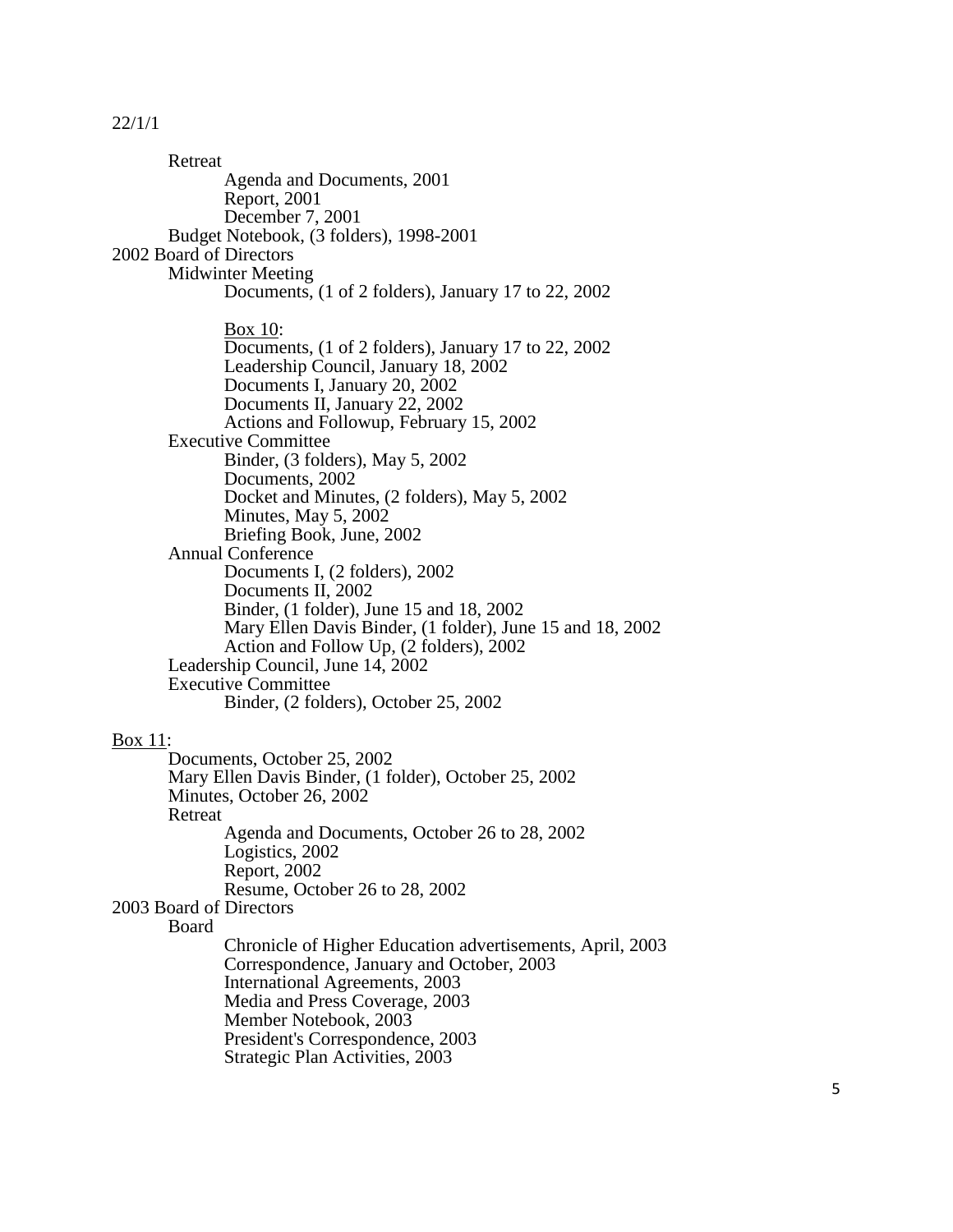Midwinter Meeting Actions and Follow-Up, 2003 Binder, (2 folders), January 26 and 28, 2003 Documents I, January 26, 2003 Documents II, January 28, 2003 Leadership Council, January 24, 2003 Mary Ellen Davis Binder, (2 folders), January 26 and 28, 2003 Minutes, 2003 Executive Committee Spring Actions and Follow-Up, 2003 Binder, (2 folders), May 11, 2003 Documents, 2003 Minutes, 2003 Annual Conference Actions and Follow-Up, 2003 Binder, (2 folders), June 21 and 24, 2003 Documents I, 2003 Documents II, 2003 Leadership Council, June 20, 2003 New Leader Orientation, June 20, 2003 Report to Council, 2003 Executive Committee Fall Actions and Follow-Up, 2003 Binder, (1 of 2 folders), October 10 and 11, 2003

#### Box 12:

Binder, (1 of 2 folders), October 10 and 11, 2003 Conference Call, 2003 Retreat, October 23, 2003 2004 Board of Directors Board Correspondence, 2004 Electronic Ballots, 2003-04 Member Notebook, 2004 President's Correspondence, 2004 Public Policy, 2004, 2009 Roster, 2004 Strategic Planning, 2004 Thank Yous, 2004 Midwinter Meeting Actions and Follow-Up, 2004 Binder, (2 folders), January 11 and 13, 2004 Documents I, January 11, 2004 Documents II, 2004 Leadership Council, 2004 Minutes, 2004 Executive Committee Spring Meeting Binder, (2 folders), May 3, 2004 Conference Call, 2004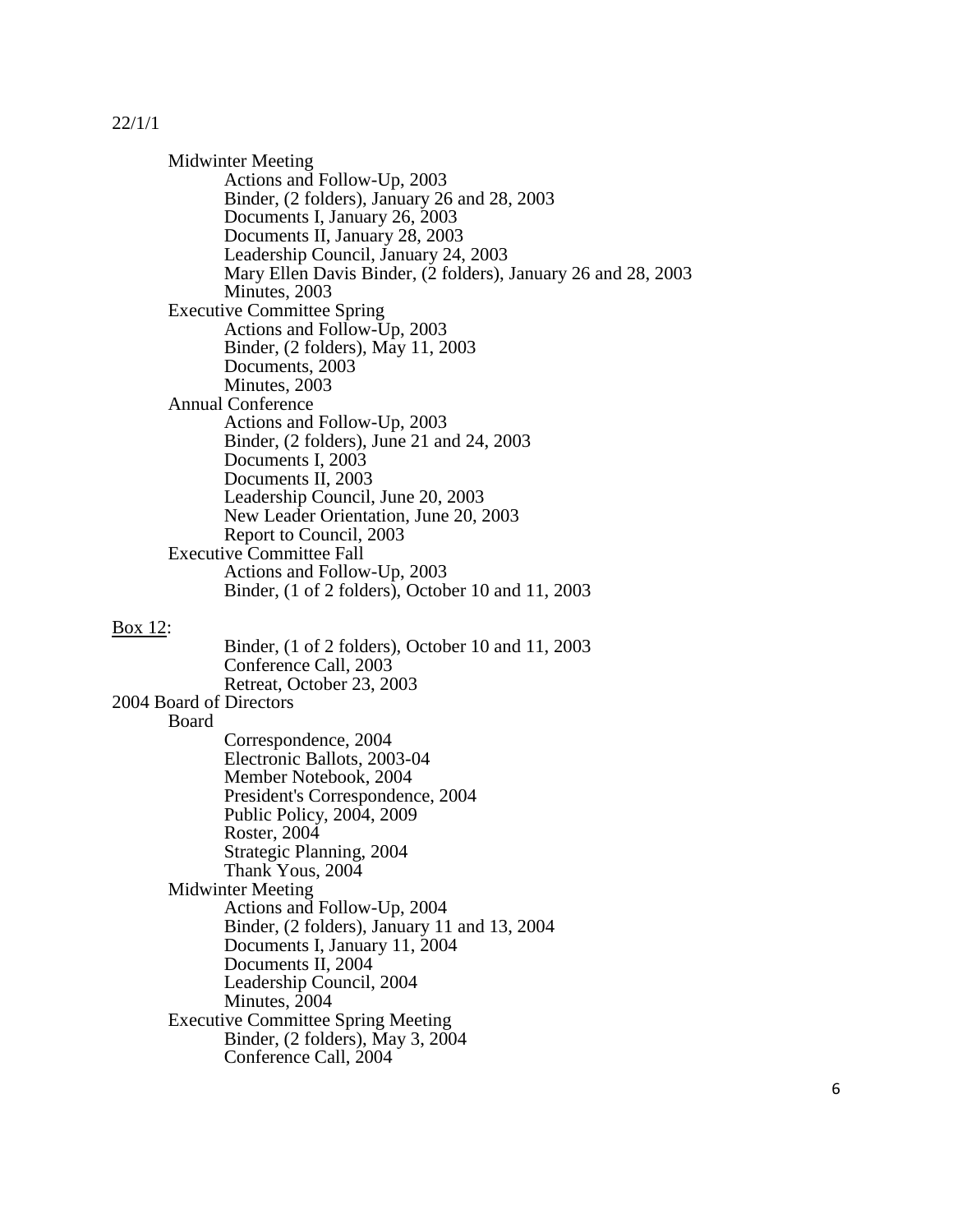|                          | Leadership Council, June 25, 2004<br>Logistics, 2004                 |
|--------------------------|----------------------------------------------------------------------|
| <b>Annual Conference</b> |                                                                      |
|                          | Action and Follow-Up, 2004                                           |
|                          | Binder, (2 folders), June, 2004                                      |
|                          | Budget and Finance binder, (2 folders), 2004                         |
|                          | Documents II, (2 folders), June 29, 2004                             |
|                          |                                                                      |
| Box 13:                  |                                                                      |
|                          | Meeting Assessment, 2004                                             |
|                          | New Leader Orientation, 2004                                         |
|                          | Report to Council, 2004                                              |
|                          | Strategic Planning Activities, (2 folders), 2004                     |
|                          | ALA Fall Planning Retreat, (2 folders), September 18 to 19, 2004     |
| <b>Board Retreat</b>     |                                                                      |
|                          | Agenda and Documents, October 24-26, 2003                            |
|                          | Documents, 2003                                                      |
|                          | Facilitator, 2003                                                    |
|                          | Executive Committee Fall binder, (2 folderS), October 22 to 23, 2004 |
| 2005 Board of Directors  |                                                                      |
| Board                    |                                                                      |
|                          | Assessment, 2005                                                     |
|                          | Correspondence, 2005                                                 |
|                          | Development and Planning Session, 2005                               |
|                          | Member Notebook and Board Leadership Orientation Manual, 2004        |
|                          | Retreat                                                              |
|                          | Documents, 2004                                                      |
|                          | Agendas and Documents, 2005                                          |
|                          | Logistics, 2005                                                      |
|                          | Report, 2005                                                         |
|                          | Budget and Finance Committee, January 15 to 17, 2005                 |
| <b>Midwinter Meeting</b> |                                                                      |
|                          | Actions and Follow-Up, 2005                                          |
|                          | Binder, (2 folders), 2005                                            |
|                          | Documents I, 2005                                                    |
|                          | Documents II, 2005                                                   |
|                          | Leadership Council, 2005                                             |
|                          | President's Correspondence, 2005                                     |
|                          | Strategic Plan Activities, 2005                                      |
|                          | Structure Discussion Follow-Up, 2005                                 |
|                          | <b>Executive Committee Spring</b>                                    |
|                          | Actions and Follow-Up, 2005                                          |
|                          | Binder, (2 folders), 2005                                            |
|                          |                                                                      |
|                          |                                                                      |

## Box 14:

Documents, 2005 Annual Conference Action and Follow-Up, 2005 Annual Report, 2005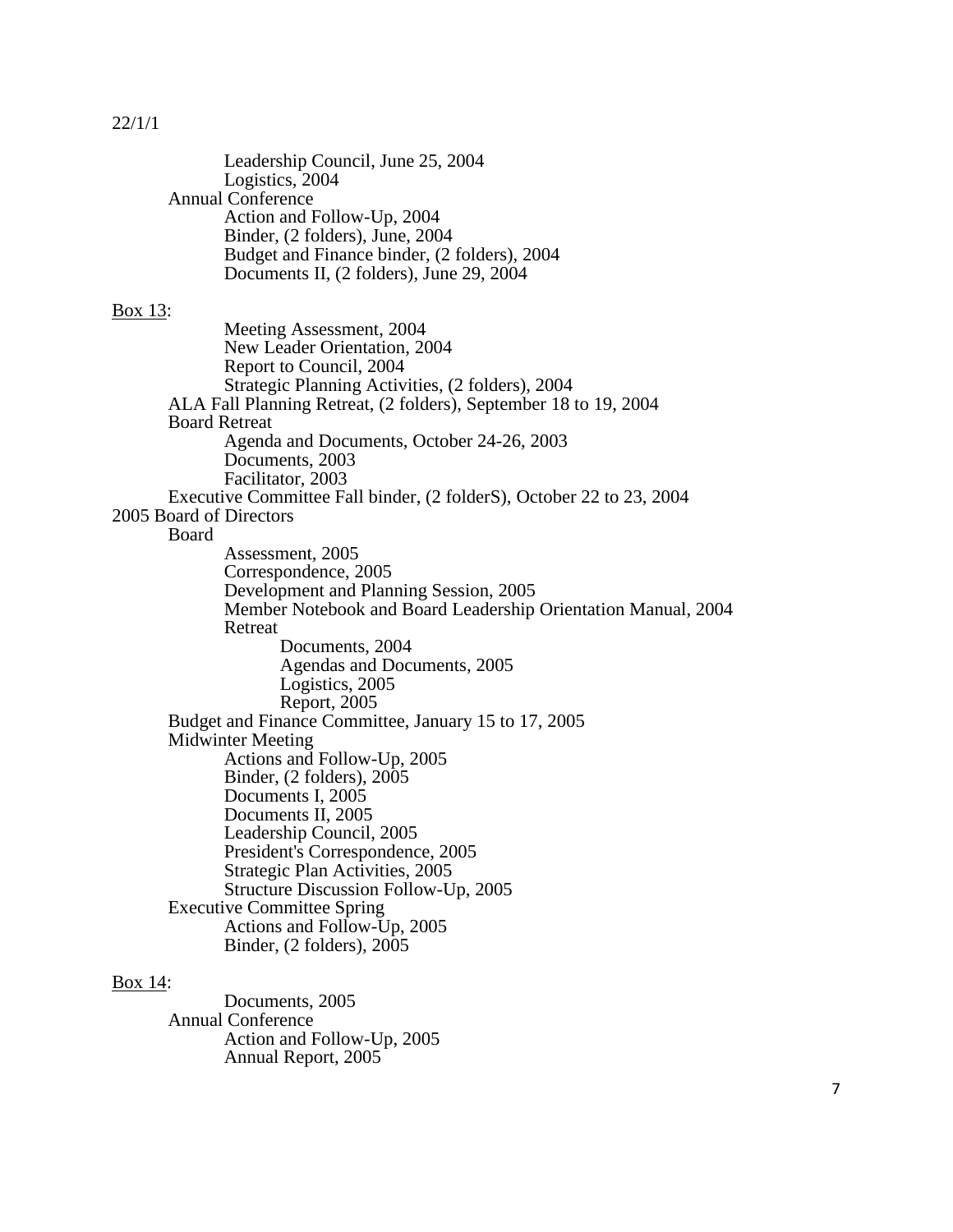Binder, (2 folders), June 25 and 28, 2005 Budget and Finance Commitee, (2 folders), 2005 Documents I, 2005 Documents II, 2005 Leadership Council, (2 folders), 2005 Minutes, 2005 New Leadership Orientation, 2005 Strategic Planning Session, 2005 Thank -Yous, 2005 Virtual Vote, 2005 Retreat, (2 folders), September 9 to 11, 2005 Executive Committee Fall Actions and Follow -Up, 2005 Binder, (2 folders), October 28 and 29, 2005 2006 Board of Directors Midwinter Meeting Action and Follow -Up, 2006 Binder, (2 folders), January 21 and 24, 2006 Documents I, 2006 Documents II, 2006 Leadership Council, 2006

#### Box 15:

Minutes, 2006 President's Correspondence, 2006 Talking Points, 2006 Executive Committee Spring Action and Follow -Up, 2006 Binder, May 3, 2006 Documents, 2006 Logistics, 2006 Minutes, 2006 Strategic Work Plan Calendar Working Group, 2006 Structure Documents, 2006 Working Group, 2006 Technology Summit, 2006 Thank Yous, 2006 vice President's Correspondence, 2006 Strategic Planning, 2006 Board Retreat Facilitator, 2005 Logistics, 2005 Report, 2005 Roster, 2005 Working Group, 2005 By -Laws Task Force, 2005 Diversity Working Group, 2005 Annual Conference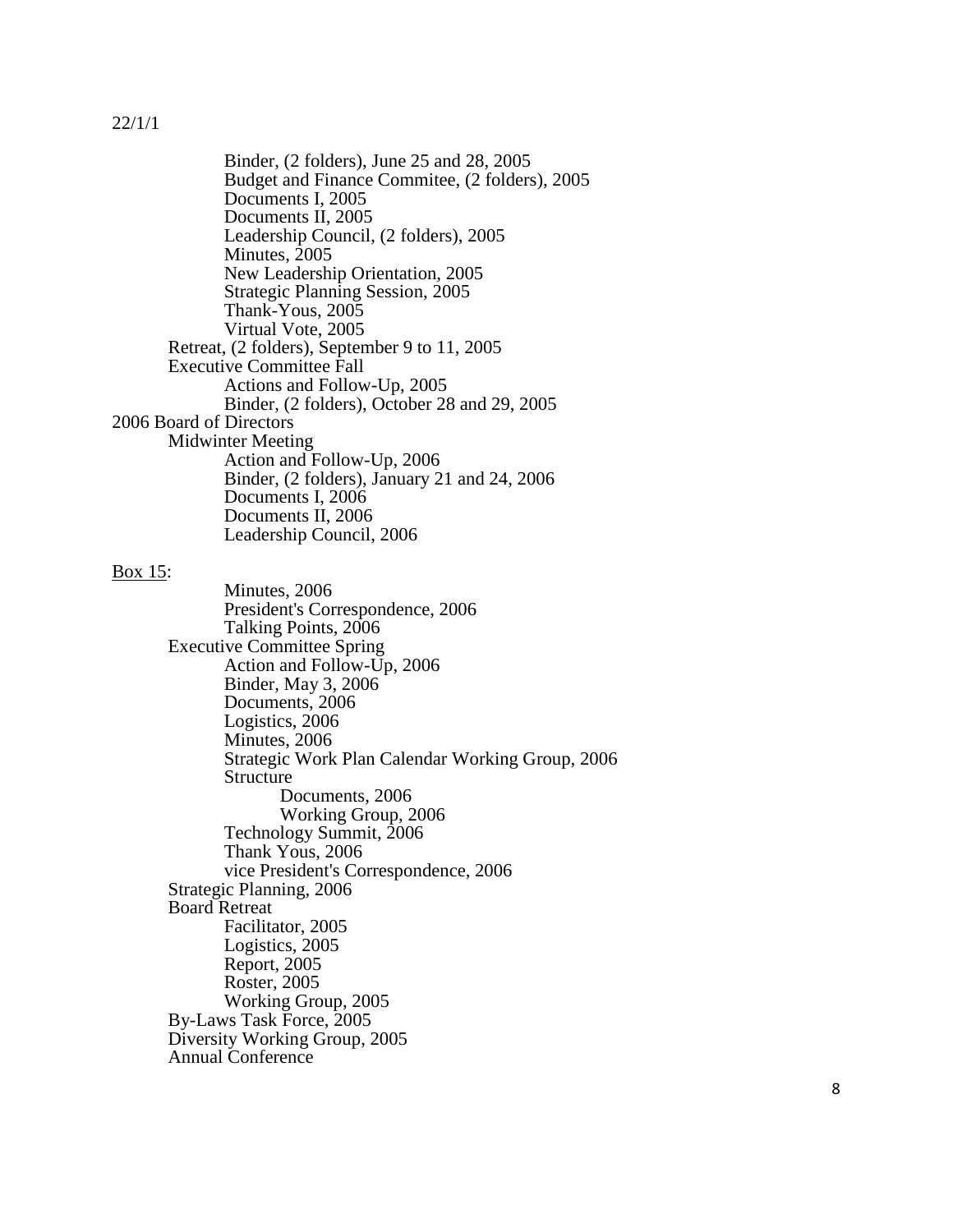Action and Follow-Up, 2006 Binder, (2 folders), June 24 and 26, 2006 Budget and Finance Committee, June 24 and 26, 2006 Documents I, 2006 Documents II, 2006 Documents III, 2006 Leadership Council, 2006 Minutes, 2006 New Leader Orientation, 2006 Roster, 2006 Assessment Working Group, 2005 Board Correspondence, 2006 Member Notebook, 2005 Orientation, 2004

#### Box 16:

Tech Summit Comments, 2006 Meeting Notes, 2006 Virtual Votes, 2006 Board Retreat Actions and Follow-Up, 2006 Agenda and Documents, 2006 Logistics, 2006 Strategic Planning and Orientation, September, 2006 Executive Commitee Fall Actions and Follow-Up, 2006 Binder, (2 folders), October 27 and 28, 2006 Documents, 2006 Logistics, 2006 Minutes, 2006 2007 Board of Directors Actions and Follow-Up, 2007 Midwinter Board Meeting I binder, (2 folders), January 20, 21, and 22, 2007 Budget and Budget and Finance Committee, (2 folders), 2007 Documents I, (2 folders), January 20, 2007 Documents II, January 23, 2007 Leadership Council, 2007 Meeting Assessment, 2007 Minutes, 2007 Organizational Structure Session binder, January 18, 2007 Orientation, September 2006 President's Correspondence, 2007 Executive Committee Spring Actions and Follow-Up, 2007 Documents, (1 of 2 folders), 2007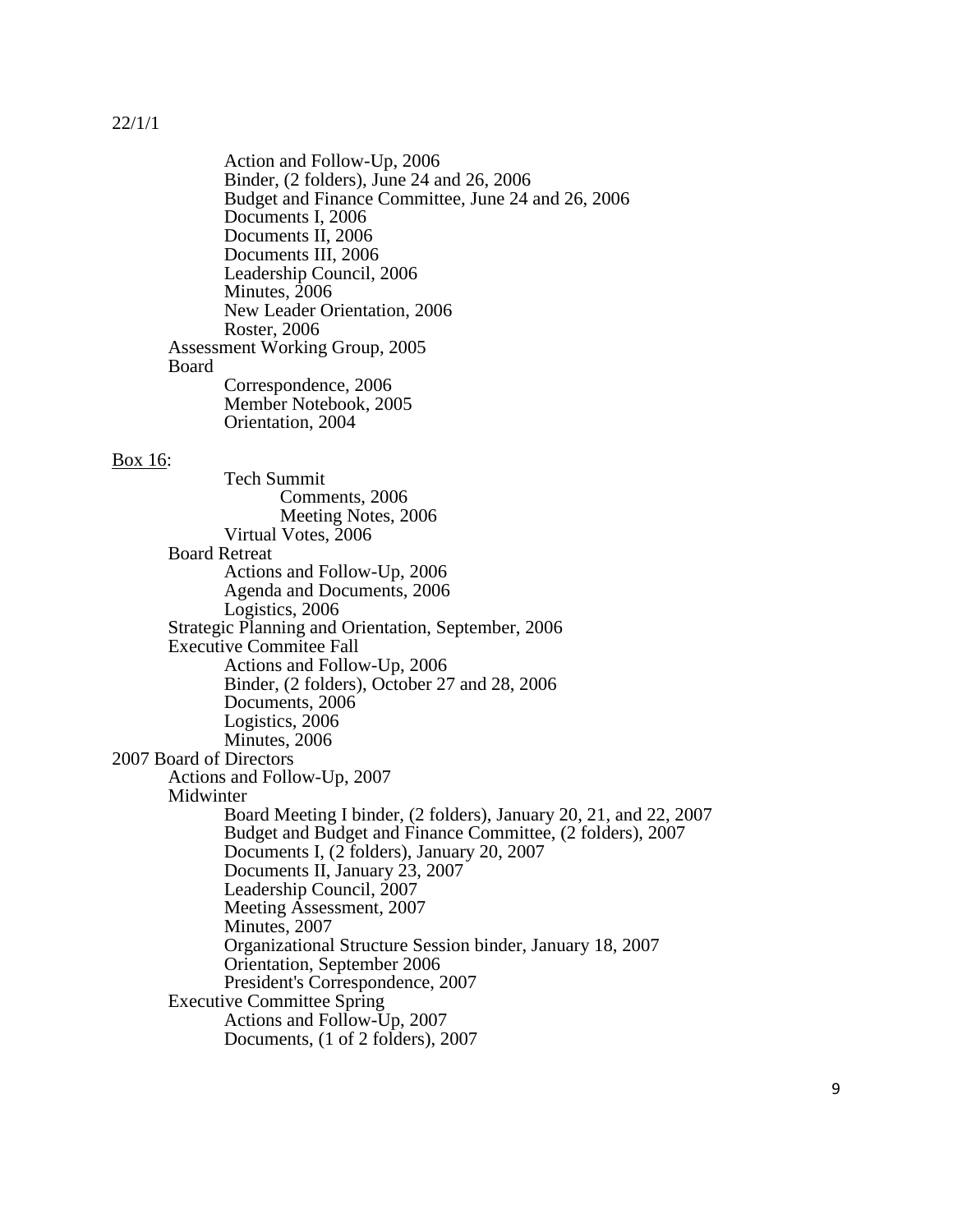| Box 17:                 |                                                                        |
|-------------------------|------------------------------------------------------------------------|
|                         | Documents, (1 of 2 folders), 2007                                      |
|                         | Meeting binder, (2 folders), May 3, 2007                               |
|                         | Minutes, May 3, 2007                                                   |
|                         | Strategic Plan Activities, 2007                                        |
|                         | Structure, 2007                                                        |
|                         | Technology Summit Working Group, 2007                                  |
|                         | Welcome Letters, 2007                                                  |
|                         | <b>Annual Conference</b>                                               |
|                         | Action Plans, 2007                                                     |
|                         | Action and Follow-Up, 2007                                             |
|                         | Board of Directors Meeting I and II, (2 folders), June 23 and 27, 2007 |
|                         | Budget and Budget and Finance Committee binder, 2007                   |
|                         | Documents I, June 23, 2007                                             |
|                         | Documents II, (2 folders), June 24 and 27, 2007                        |
|                         | Leadership Council, 2007                                               |
|                         | Minutes, 2007                                                          |
|                         | New Leader Orientation, 2007                                           |
|                         | Programs Working Group, 2007                                           |
| Board                   |                                                                        |
|                         | Correspondence, 2007                                                   |
|                         | Development and Planning Sessions, 2007                                |
|                         | Diversity Working Group, 2007                                          |
|                         | Roster, 2007                                                           |
| <b>Board Retreat</b>    |                                                                        |
|                         | Actions and Follow-Up, 2007                                            |
|                         | Agenda and Documents, 2007                                             |
|                         | Binder, (2 folders), October 3 to 6, 2007                              |
|                         | Logistics, 2007                                                        |
|                         | Report, 2007                                                           |
|                         | <b>Executive Committee Fall</b>                                        |
|                         | Actions and Follow-Up, 2007                                            |
|                         |                                                                        |
| Box 18:                 |                                                                        |
|                         | Binder, (3 folders), October 19 to 20, 2007                            |
|                         | Documents, 2007                                                        |
|                         | Final Schedule, 2007<br>Leadership Council, 2007                       |
|                         |                                                                        |
| 2008 Board of Directors | Minutes, 2007                                                          |
|                         | <b>Midwinter Meeting</b>                                               |
|                         | Actions and Follow-Up, 2008                                            |
|                         | Binder, (3 folders), 2008                                              |
|                         | Documents I, (3 folders), 2008                                         |
|                         | Documents II, 2008                                                     |
|                         | Leadership Council, 2008                                               |
|                         | Representation to Outside Organizations, 2008                          |
|                         | <b>Executive Committee Spring</b>                                      |
|                         | Actions and Follow-Up, 2008                                            |
|                         |                                                                        |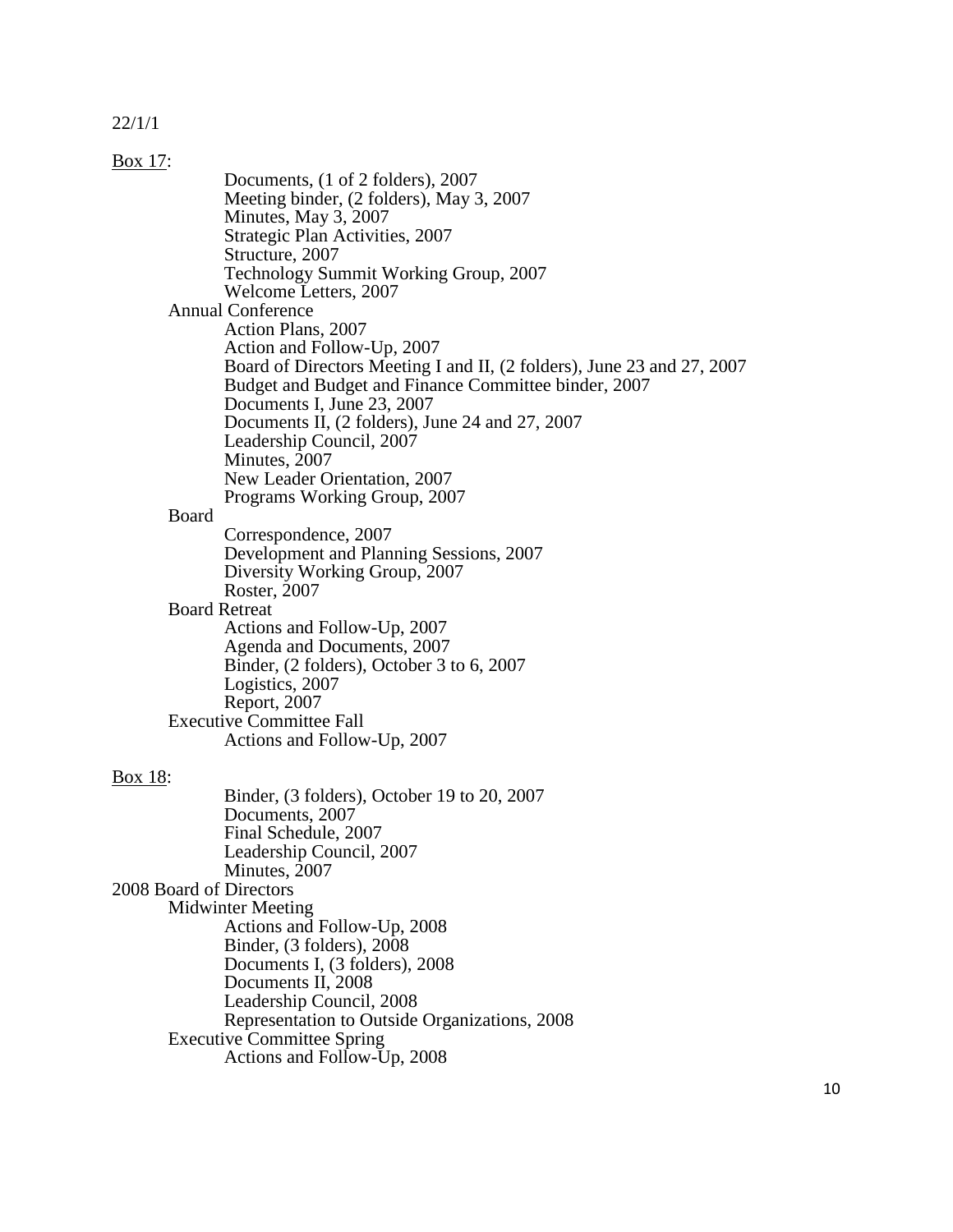|                     | Binder, (3 folders), May 15, 2008<br>Documents, (2 folders), May 15, 2008<br>Leadership Council, 2008<br>Legislative Agenda, April, 2008<br>Minutes, 2008<br><b>Annual Conference</b>                                                                                                                                                                                                                                                                                                                                                                                                                                                                                                                                                                                    |   |
|---------------------|--------------------------------------------------------------------------------------------------------------------------------------------------------------------------------------------------------------------------------------------------------------------------------------------------------------------------------------------------------------------------------------------------------------------------------------------------------------------------------------------------------------------------------------------------------------------------------------------------------------------------------------------------------------------------------------------------------------------------------------------------------------------------|---|
|                     | Actions and Follow-Up, 2008                                                                                                                                                                                                                                                                                                                                                                                                                                                                                                                                                                                                                                                                                                                                              |   |
| Box 19:             | Binder, $(4 \text{ folds})$ , June 26 to July 2, 2008<br>Documents I, 2008<br>Documents II, 2008<br>Leadership Council, 2008                                                                                                                                                                                                                                                                                                                                                                                                                                                                                                                                                                                                                                             |   |
| Board               | Annual Report, 2008<br>ANSS Action Plan, 2008<br>Correspondence, 2008<br>Member Notebook, September, 2007<br>Retreat<br>Actions and Follow-Up, 2008<br>Agenda and Documents, 2008<br>Schedule, 2008<br>Strategic Planning and Orientation Session binder, (2 folders), September 22 to<br>26, 2008                                                                                                                                                                                                                                                                                                                                                                                                                                                                       |   |
|                     | <b>Executive Committee Fall</b><br>Actions and Follow-Up, 2008<br>Binder, (3 folders), October 24 to 25, 2008<br>Documents, (2 folders), 2008                                                                                                                                                                                                                                                                                                                                                                                                                                                                                                                                                                                                                            |   |
| <b>Box 20:</b>      |                                                                                                                                                                                                                                                                                                                                                                                                                                                                                                                                                                                                                                                                                                                                                                          |   |
| <b>Action Forms</b> | Board Conference Call, November 20 and December 19, 2008<br>November 17, 2008 - APA Joint Project<br>December 9, 2008 - Task Force for Standards for Libraries in Higher Education<br>December 19, 2008 - Public Knowledge Project<br>February 13-20, 2009 - Google Book Search<br>ACRL Priorities, April 1, 2009<br>Advocacy<br>IТ<br>Scholarship<br>April 3, 2009 - Budget and Finance Committee<br>April 3, 2009 - Dissolution Effective Practices<br>April 3, 2009 - Legislative Agenda<br>April 3, 2009 - Statistics Committee<br>April 10, 2009 - Library Copyright Alliance<br>June 10, 2009 - Arts Section Resolution<br>June 11, 2009 - RBMS Resolution<br>June 20, 2009 - Marjorie Wynne Memorial Resolution<br>July 6, 2009 - Research Coordination Committee |   |
|                     |                                                                                                                                                                                                                                                                                                                                                                                                                                                                                                                                                                                                                                                                                                                                                                          | 1 |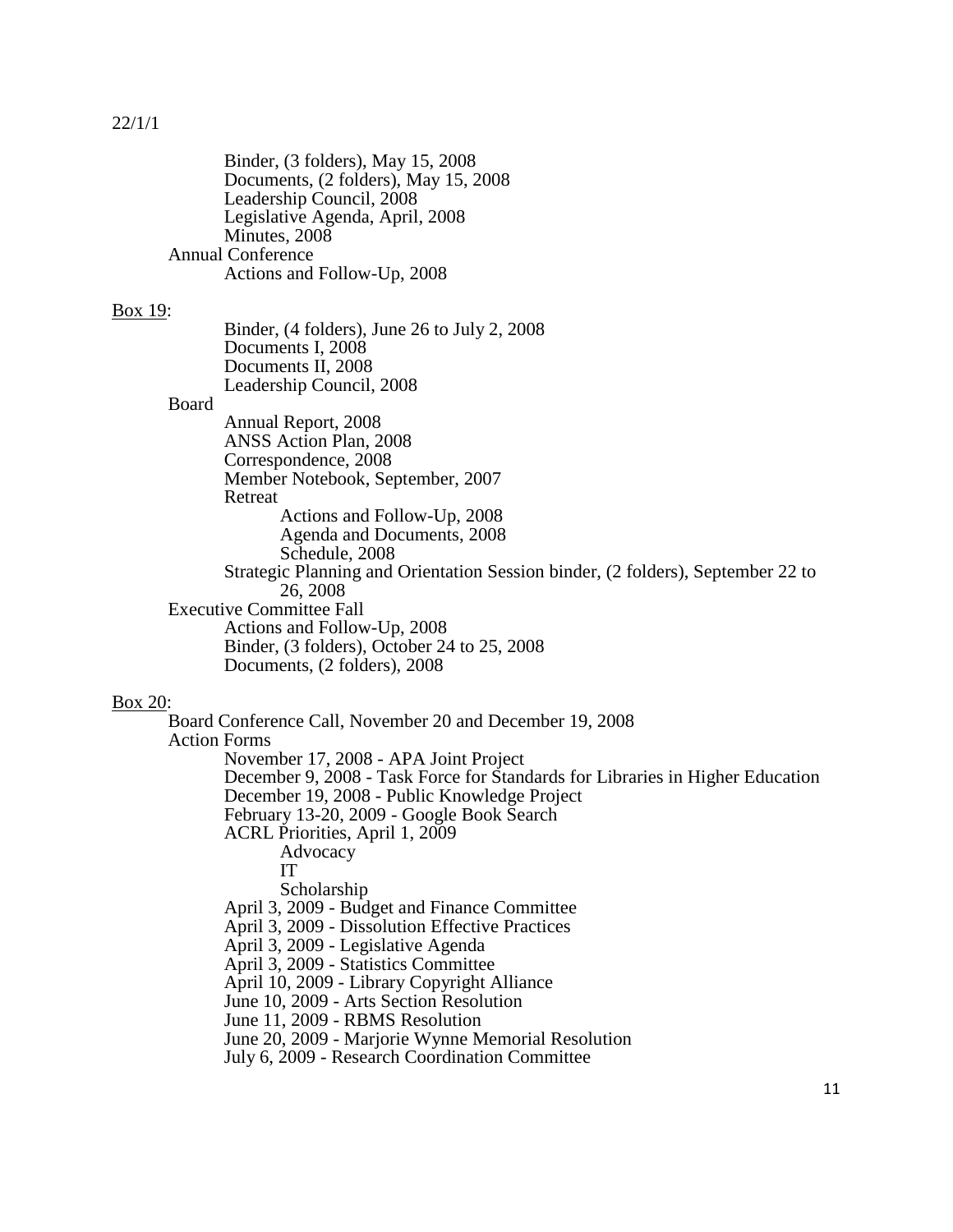Board Conference Calls November 20, 2008 December 16, 2008 December 17, 2008 January 5, 2009 Board Correspondence 2008 2009 Board Effectiveness Training, Undated Board Orientation, (2 folders), 2008 Board Retreat Actions and Follow-Up, 2008 Diversity Working Group, 2007 President's Correspondence, 2008 Executive Committee Fall Meeting Actions and Follow-Up, 2008 Documents, (2 folders), 2008 Minutes, 2008 2009 Board of Directors Midwinter Meeting Actions and Follow-Up, 2009 Binder, (2 folders), January, 2009 Documents, (2 folders), 2009 Leadership Council, 2009 Minutes, (2 folders), 2009 Board Conference Call, January 5, 2009 National Conference binder, March 12 to 15, 2009 Strategic Plan Activities, May 13, 2009 Executive Committee Spring Actions and Follow Up, 2009 Binder, (2 folders), May 14, 2009 Documents, (2 folders), 2009 Minutes, 2009 Annual Conference

Box 21:

Action and Follow-Up, 2009 Binder, (3 folders), July 9 to 15, 2009 Budget Finance Committee, (2 folders), July, 2009 Documents I, 2009 Documents II, (2 folders), 2009 Leadership Council, 2009 Minutes, 2009 New Leader Orientation, 2009 Orientation, 2009 Dissolution of Assessment Skills Task Force, August 12 to 19, 2009 Board Leadership Orientation Manual, September 2009 Board SPOS Actions and Follow-Up, November 2009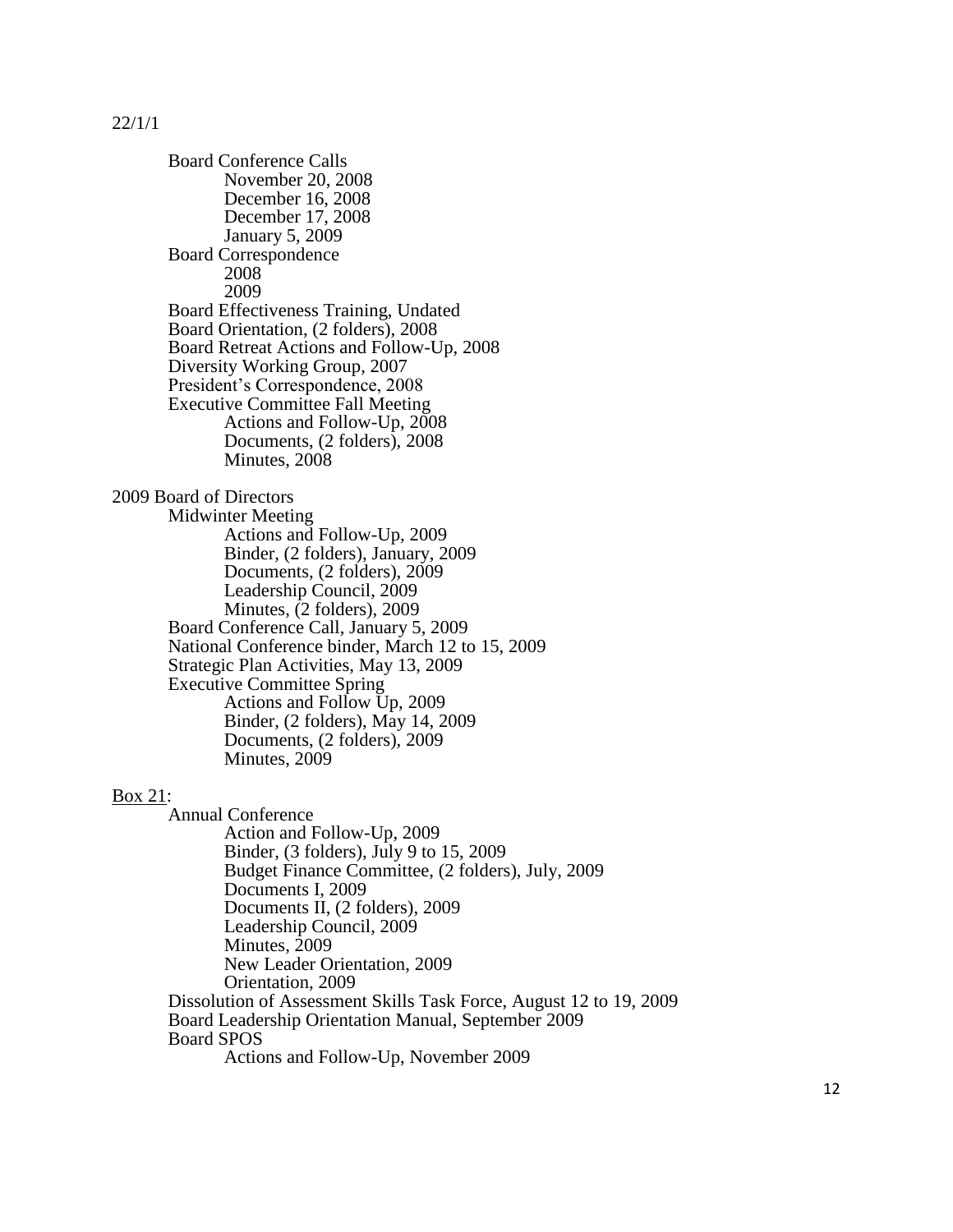Agenda and Documents, September, 2009 100 Ways to Energize Groups, September, 2009 Guidelines for Security and Theft, September 16 to 23, 2009 Numeric and Geospatial Data Services Interest Group, September 16 to 23, 2009 PDCC Composition and Charge, September 16 to 23, 2009 Board Strategic Planning and Orientation Session binder, (2 folders), September 23 to 25, 2009 Section Basic Services Working Group, October, 2009 SMART Goals Letters, October, 2009 Executive Committee Fall binder, (2 folders), October 23 to 24, 2009 Council of Liaisons Working Group, November 2009 Fall Executive Committee Actions and Follow-Up, November, 2009 Committee Documents, November, 2009 Virtual Vote COL AAA Representative, November 2 to 9, 2009 Thank-Yous, 2009 2010 Board of Directors Board Correspondence, January to August, 2010 Box 22: Midwinter Meeting Actions and Follow-Up, 2010 Agenda, 2010 Binder, (2 folders), January 15 to 19, 2010 Board Update and Effectiveness Training Binder, January 15 to 19, 2010 Correspondence, 2010 Budget and Finance Committee, (2 folders), January, 2010 Documents I, 2010 Leadership Council, 2010 Virtual Vote February 2 to 9, 2010 March 4 to 11, 2010 Executive Committee Spring Actions and Follow-Up, 2010 Binder, (2 folders), March 18 and 19, 2010 Documents, (2 folders), 2010 Virtual Meeting Actions, 2010 Agenda and Documents, 2010 Binder, May 5, 2010 Virtual Vote, June 4, 2010 Annual Conference Action and Follow-Up, 2010 Binder, (2 folders), June 25 to 29, 2010 Budget and Finance Committee, (2 folders), June 25 to 29, 2010 Documents I, (2 folders), 2010 Leadership Council, 2010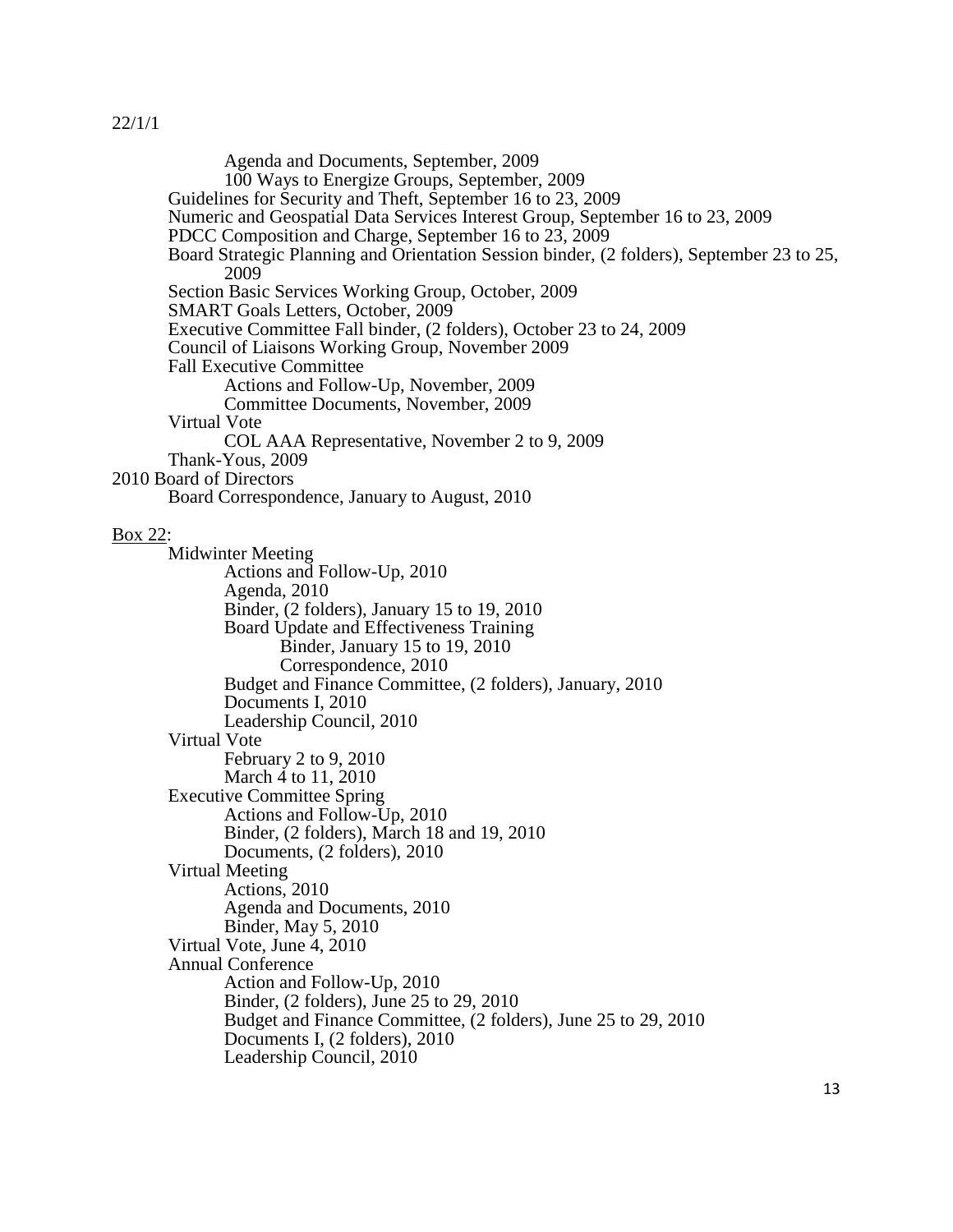Minutes, 2010 New Leader Orientation, 2010

#### Box 23:

Executive Committee Conference Calls, (2 folders), July 23 to September 7, 2010 Virtual Vote, Conversation with Mercury Astronaut Scott Carpenter, September 26, 2010 Strategic Planning and Orientation Session, September 22 to 24, 2010 Board SPOS, ACRL Board SPOS 2009 Revised, October, 2010 Budget and Finance Committee Orientation Virtual Meeting, October 7, 2010 Executive Committee Fall binder, (3 folders), October 22 to 23, 2010 2011 Board of Directors Board Correspondence, 2011 Liaisons Assignments, 2011 Return on Investment Meeting, 2009 Value of Academic Libraries, 2009 Strategic Planning and Orientation Session Agenda and Documents, 2010 Logistics, 2010 Working Group Communities of Practice Policy, 2010 Value of Academic Libraries Initiative, 2011 Midwinter Meeting Actions and Follow-Up, 2011 Binder, (2 folders), January 7 to 11, 2011 Board Update, January 7, 2011 Documents, 2011 Friday Morning Session, 2011 Leadership Council, 2011 Meeting Minutes, 2011 Budget and Finance Committee binder, (1 of 2 folders), January 7 to 11, 2011 Budget and Finance Committee binder, (2 of 2 folders), January 7 to 11, 2011 Virtual Votes AAAS Representative, 2011 Adoption of ACRL Plan for Excellence, 2011 ALA Representative to NCATE Board of Examiners, 2010 Approval of RBMS Grant, 2010 Approval for SPREX Executive Committee Minutes, 2011 Information Literacy Standards Currency Review Task Force, 2011 Interest Group Procedures, 2011 Legislative Agenda, 2011 NWSA Liaison, 2010 Revisions to ACRL By-Laws, 2011 Executive Committee Conference Call, March 24, 2011 Executive Committee Spring Actions and Follow-Up, 2011 Binder, (2 folders), May 11, 2011 Documents, 2011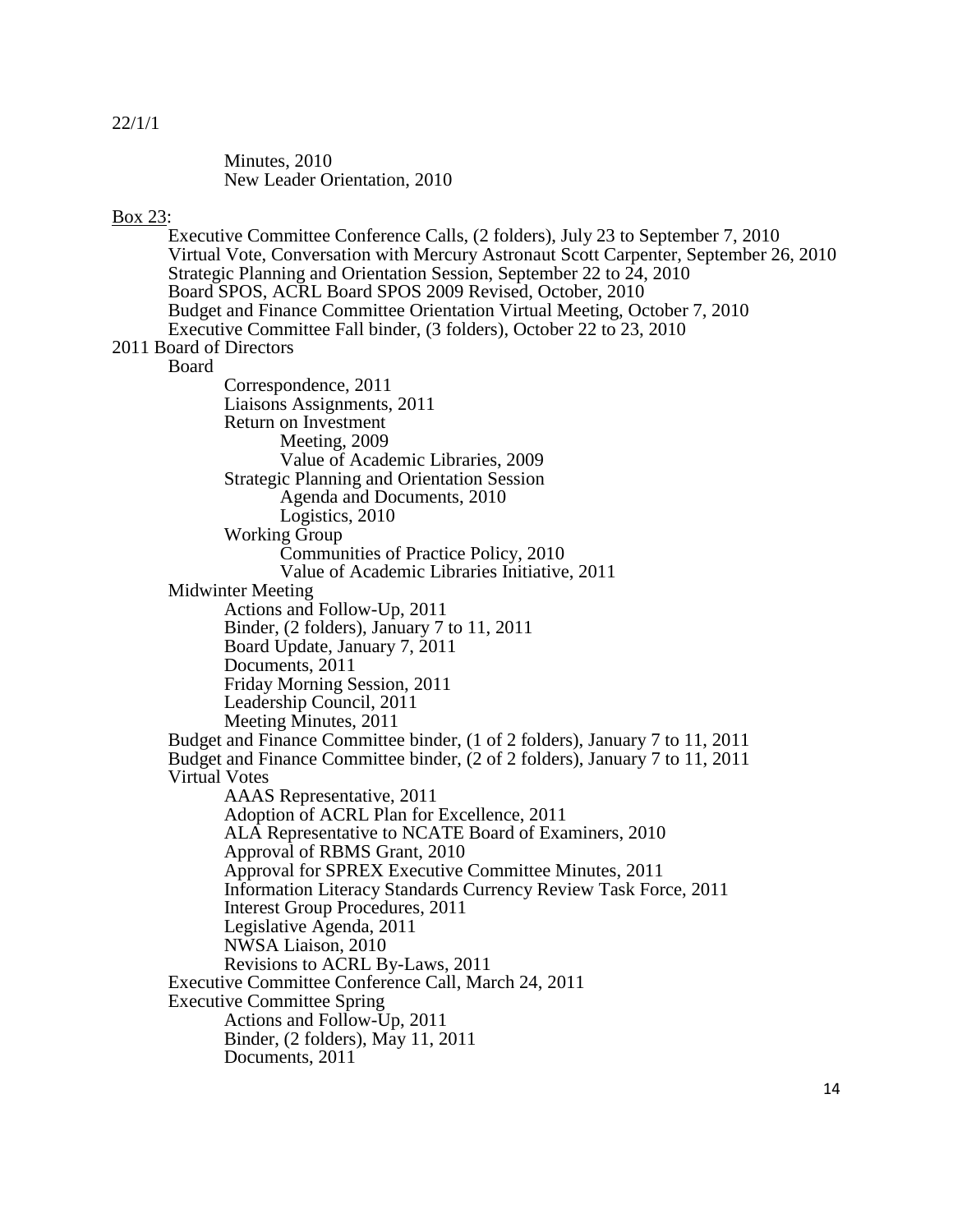Minutes, 2011

#### Box 24:

Annual Conference Action and Follow-Up, 2011 Budget and Finance Committee, (3 folders), June 24 to 28, 2011 Documents, 2011 Leadership Council, 2011 Meeting binder, 2011 Minutes, 2011 New Leader Orientation, 2011 Executive Committee Fall Actions and Follow-Up, 2011 Conference Call, March 8, 2011 Documents, 2011 Minutes, 2011 ACRL 2011-2012 Annual Work Plans, c. August 2011 Fall Strategic Planning and Orientation Session, September 21 to 23, 2011 Board Leadership and Orientation Manual, (2 folders), September, 2011 Executive Committee Meeting binder, (2 folders), October 21 to 22, 2011 ACRL Guide to Policies and Procedures, December 30, 2011 2012 Board of Directors Board Correspondence, 2012 Documents, 2012 Liaisons Assignments, 2012 Lunch Meeting Discussion Guide, 2012 New Leader Orientation, 2012 Presidential Correspondence, 2012 Strategic Orientation and Planning Session, 2012 Virtual Vote Board, 2012 Correspondence, 2012 New Leadership Alliance, September 1, 2011 November 15, 2011 to November 22, 2011 Midwinter Meeting Actions and Follow-Up, 2012 Agenda, 2012 Binder, (2 folders), January 20 to 24, 2012 Box 25: Budget and Finance Committee binder, (2 folders), January 20 to 24, 2012 Documents, 2012 Friday Morning Session, 2012 Leadership Council, 2012 Minutes, 2012 Executive Committee Spring Actions and Follow-Up, 2012

Agenda, 2012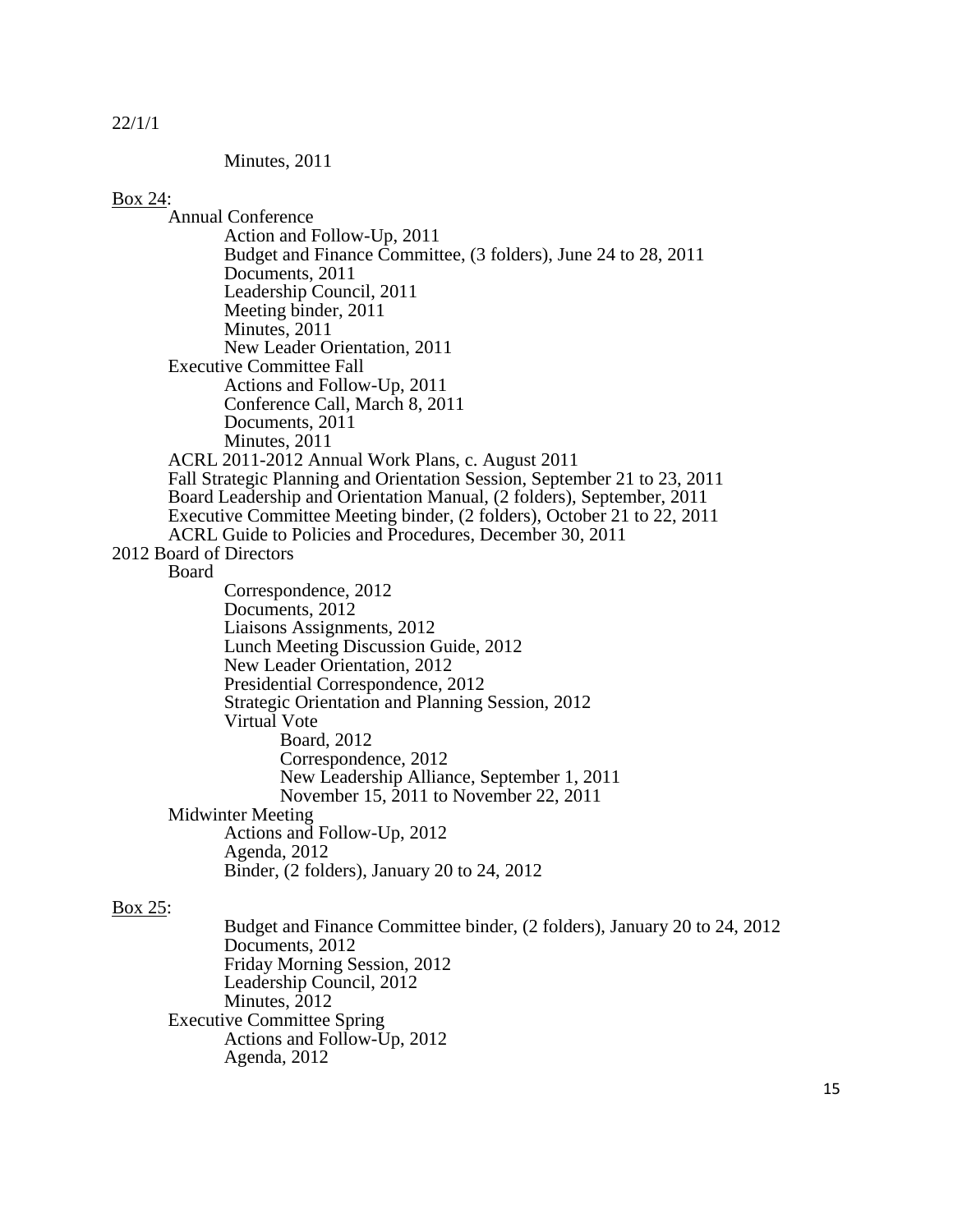Binder, April 30, 2012 Documents, 2012 Minutes, 2012 Board of Directors Conference Call, May 31, 2012 Annual Conference Action and Follow-Up, 2012 Agenda, 2012 Binder, (2 folders), June 22 to 26, 2012 Budget and Finance Committee Documents, (2 folders), 2012 Documents, 2012 Leadership Council, 2012 Minutes, 2012 Orientation, 2012 President's Program, 2012 Executive Committee Fall Actions and Follow-Up, 2012 Agenda, 2012 Binder, (2 folders), October 26 to 27, 2012 Budget and Finance Committee Virtual Orientation Meeting binder, October 5, 2012 Documents, 2012 Minutes, 2012 Strategic Planning and Operations Session **Binder**, 2012 Meeting Logistics Planning, 2012 Box 26: Board of Directors Virtual Meetings and Virtual Votes, 2012-13 Committees 2012-13 Annual Reports and 2013-14 Work Plans, 2012 Committee Work Plans, 2012-13 2013 Board of Directors Board Contact Information, 2013 Correspondence, 2013 Liaisons Assignments, 2013 Manual, 2013 Strategic Orientation and Planning Session Agenda and Documents, 2013 Board Orientation, 2013 Midwinter Meeting Actions and Follow-Up, 2013 Agenda, 2013 Binder, (2 folders), January 24 to 29, 2013 Budget and Finance Committee Binder, (2 folders), January 24 to 29, 2013

Orientation and Basic Documents, January 24 to 29, 2013

Friday Morning Session, 2013

Leadership Council, 2013

Executive Committee Spring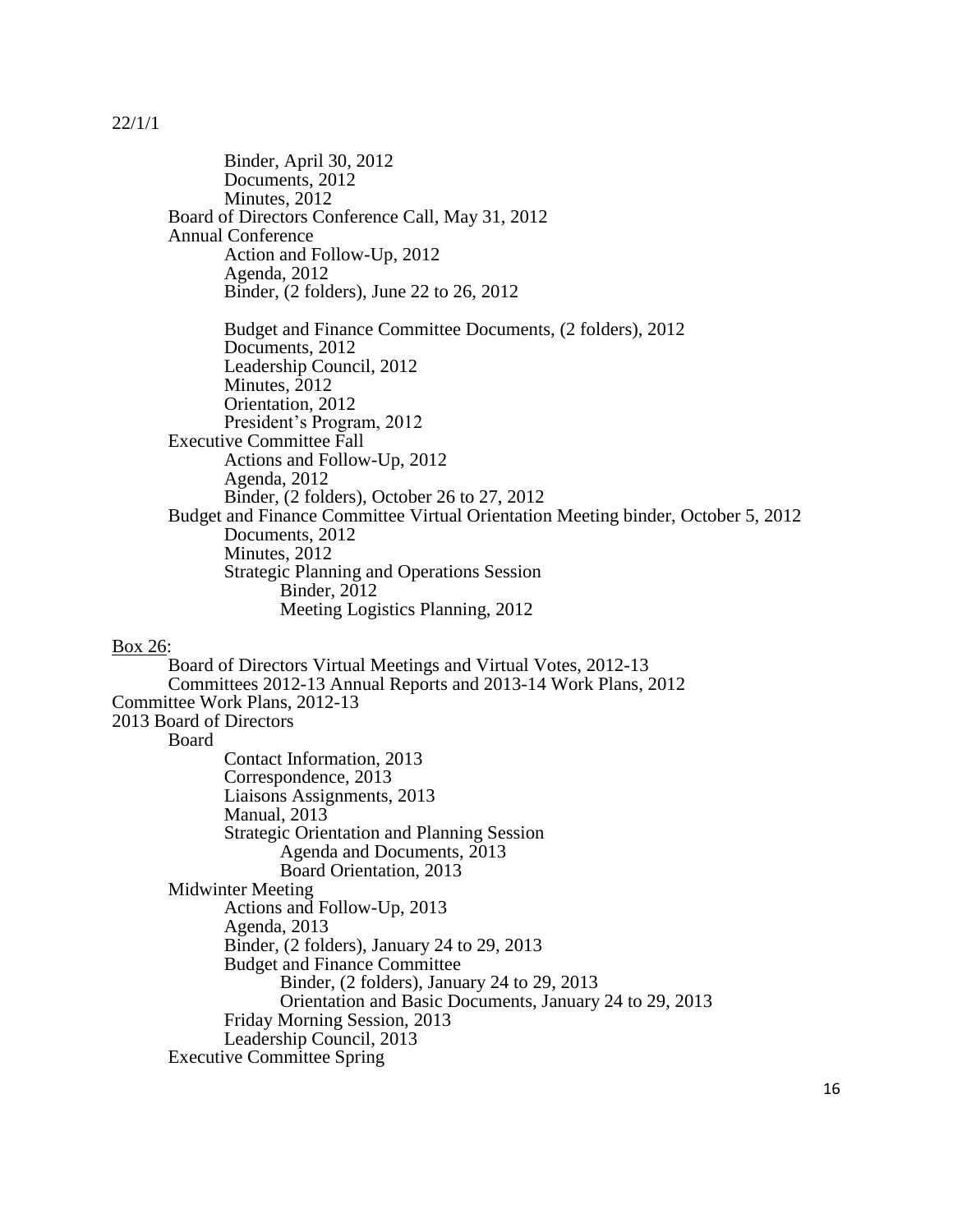|         | Actions and Follow-Up, 2013                                                                 |
|---------|---------------------------------------------------------------------------------------------|
|         | Agenda, 2013                                                                                |
|         | Binder, (2 folders), May 6, 2013                                                            |
|         | Documents, 2013<br>Minutes, 2013                                                            |
|         | New Leader Orientations, 2013                                                               |
|         | Virtual Votes, 2013                                                                         |
|         | <b>Annual Conference</b>                                                                    |
|         | Actions and Follow-Up, 2013                                                                 |
|         | Binder, $(2 \text{ folds})$ , June 27 to July 2, 2013                                       |
| Box 27: |                                                                                             |
|         | Board Update and Orientation binder, June 27 to July 2, 2013                                |
|         | Budget and Finance Committee binder, (2 folders), June 27 to July 2, 2013                   |
|         | Budget and Budget and Finance Committee Documents, (2 folders), 2012                        |
|         | Documents, 2013<br>Minutes, (3 folders), 2013                                               |
|         | Strategic Planning and Orientation Meeting binder, September 18 to 20, 2013                 |
|         | Budget and Finance Committee Orientation and Virtual Meeting                                |
|         | Agenda, September and October, 2013                                                         |
|         | Binder, September 25, 2013                                                                  |
|         | Board Leadership Orientation Manual, (2 folders), September, 2013                           |
|         | Guide to Policies and Procedures, September, 2013                                           |
|         | <b>Executive Committee Fall</b>                                                             |
|         | Actions and Follow-Up, 2013                                                                 |
|         | Agenda, 2013                                                                                |
|         | Binder, (2 folders), October 25 to 26, 2013<br>Minutes, 2013                                |
|         | ACRL Committees Annual Reports (2012-13) and Work Plans (2013-14), 2013                     |
|         | Board                                                                                       |
|         | Leadership Manual, (2 folders), 2013                                                        |
| Box 28: |                                                                                             |
|         | Orientation, September, 2013                                                                |
|         | Board of Directors 2013-2014, 2013                                                          |
|         | 2014 Board of Directors                                                                     |
|         | <b>Midwinter Meeting</b>                                                                    |
|         | Actions and Follow Up, 2014                                                                 |
|         | Binder, $(2 \text{ foldsers})$ , $2014$                                                     |
|         | Budget and Finance Committee binder, (2 folders), January 24 to 28, 2014<br>Documents, 2014 |
|         | Leadership Council, 2014                                                                    |
|         | Meeting Minutes, 2014                                                                       |
|         | Executive Committee Spring binder, April 2, 2014                                            |
|         | Actions and Follow Up, 2014                                                                 |
|         | Agenda, 2014                                                                                |
|         | Documents, 2014                                                                             |
|         | Minutes, 2014                                                                               |
|         | <b>Annual Conference</b>                                                                    |
|         | Actions and Follow Up, 2014                                                                 |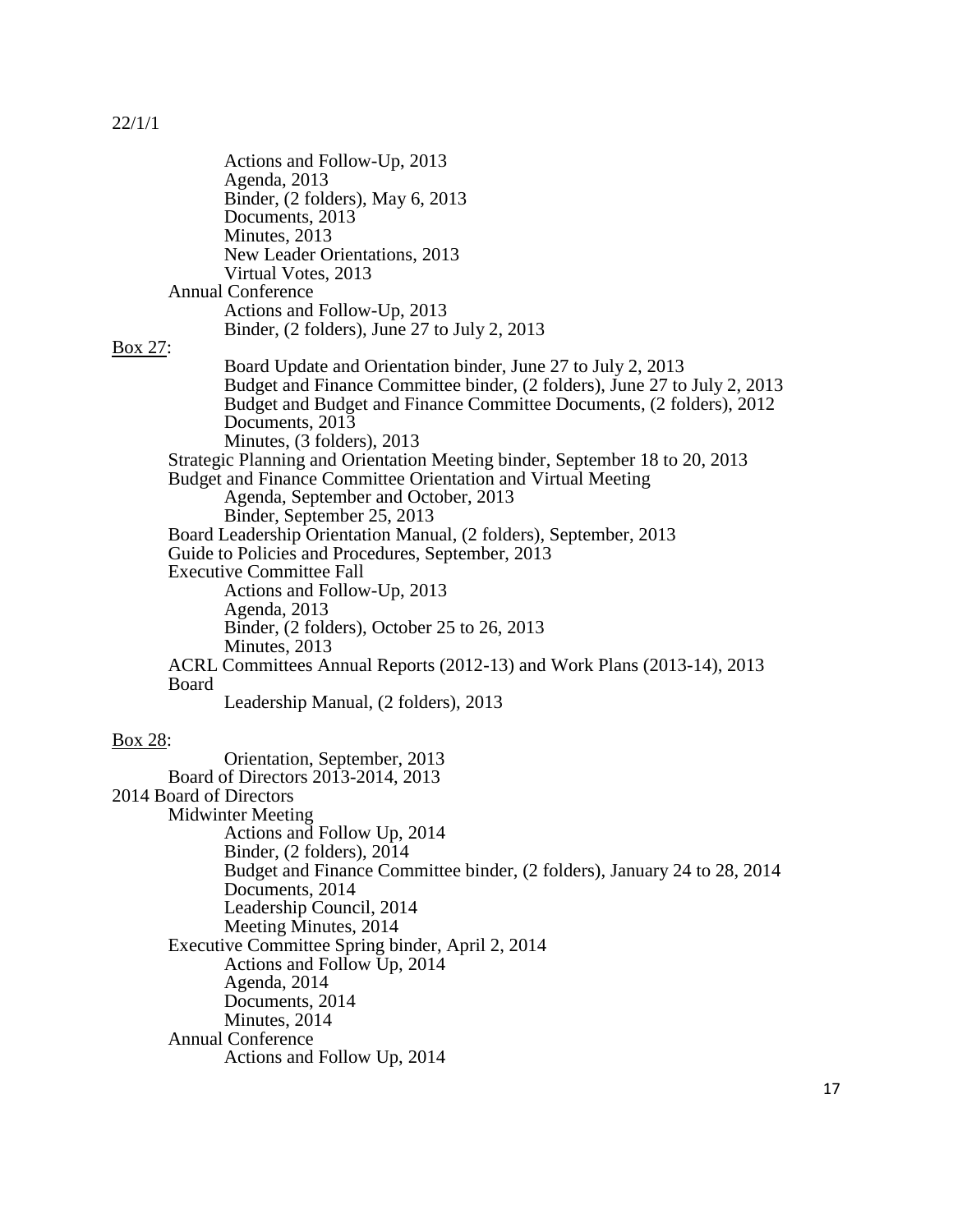Agenda, 2014 Binder, June 26 to July 1, 2014 Board Orientation, 2014 Board Update and Orientation, June 26 to July 1, 2014 Budget and Finance Committee binder, June 26 to July 1, 2014 Documents, 2014 Leadership Council, 2014 Minutes, 2014 President's Program, 2014 Fiscal Year 2015 Budget, July 2014 Board Correspondence, 2014 Leadership Manual, (2 folders), September, 2014 Strategic Planning and Orientation Session Agenda and Documents, June, 2014 Binder, (2 folders), September 17 to 19, 2014 Orientation, 2014 Box 29: Fall Executive Committee Meeting Agenda and Documents, 2014 Binder, (2 folders), October 25, 2014 Minutes, 2014 Dashboard Metrics Working Group roster, 2014 Virtual Votes, 2014 2015 Board of Directors Midwinter Meeting Actions and Follow Up, 2015 Binder, (2 folders), January 30 to February 3, 2015 Budget and Finance Committee, (2 folders), January 30 to February 3, 2015 Leadership Council, 2015 Minutes, 2015 Update, 2015 Spring Board Meeting Actions and Follow Up, 2015 Binder, April 17, 2015 Minutes, 2015 Annual Conference Actions and Follow Up, 2015 Binder, (2 folders), June 25 to 30, 2015 Board Update and Orientation binder, June 25 to 30, 2015 Budget and Finance Committee binder, June 25 to 30, 2015 Leadership Council, 2015 Minutes, 2015 President's Program, 2015 Board Correspondence, September, 2016 Strategic Planning and Orientation Session binder, (2 folders), September 30 to October 2, 2015 Executive Committee Fall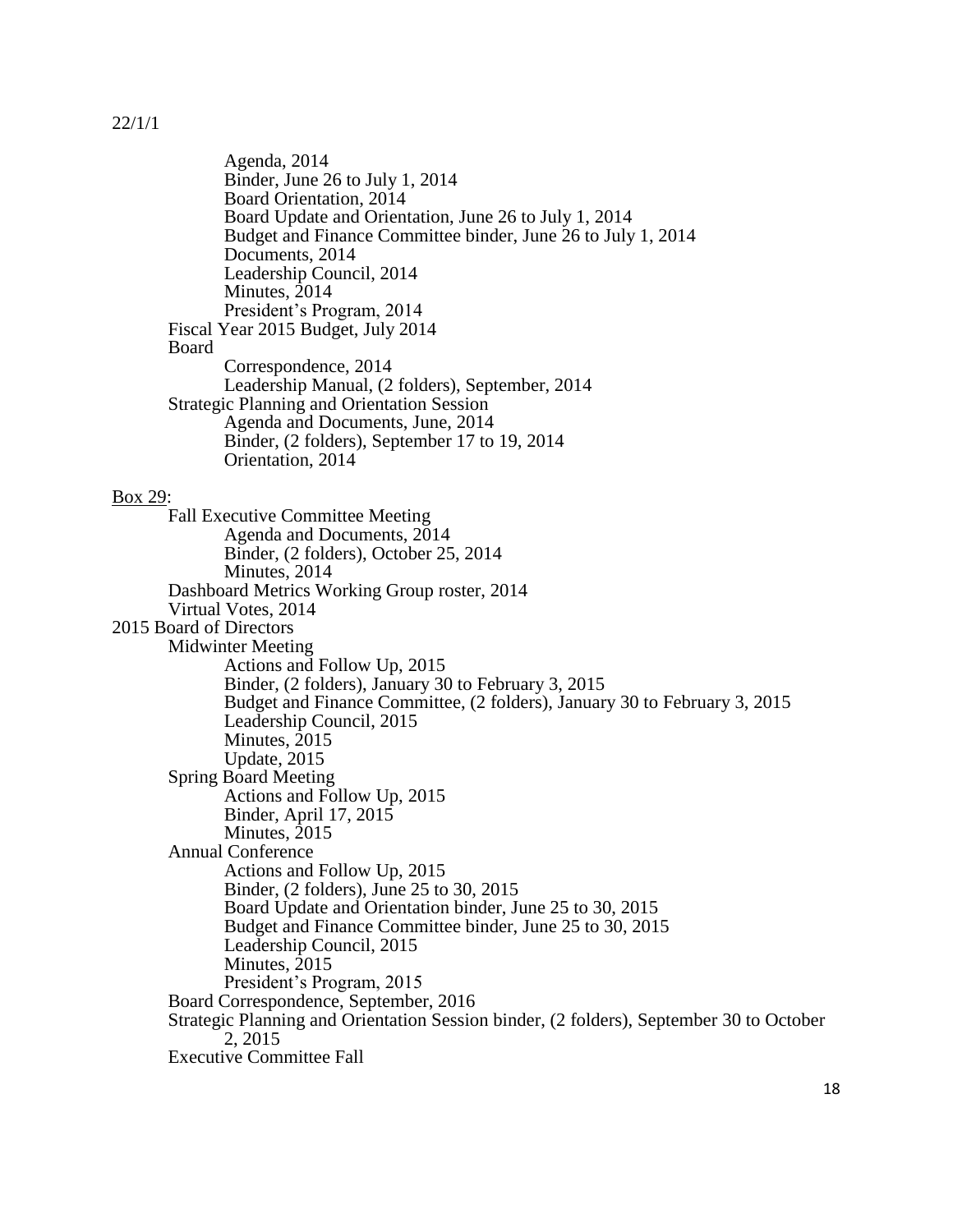Actions and Follow Up, 2015 Binder, (2 folders), October 23, 2015 Minutes, 2015 Box 30: Virtual Votes, 2015 2016 Board of Directors Midwinter Meeting Actions and Follow Up, 2016 Binder, January 8 to 12, 2016 Board Update binder, January 8, 2016 Budget and Finance Committee binder, January 8 to 12, 2016 Leadership Council, 2016 Minutes, 2016 Board Correspondence, 2016 Spring Board Meeting Actions and Follow Up, 2016 Minutes, 2016 Virtual Meeting binder, April 7, 2016 Annual Conference Actions and Follow up, 2016 Board of Directors binder, (2 folders), June 23 to 28, 2016 Board Update and Orientation, June 23 to 28, 2016 Budget and Finance Committee binder, June 23 to 28, 2016 Leadership Council, 2016 Minutes, 2016 President's Program, 2016 Board Correspondence, September, 2016 Board Leadership Orientation Manual binder, (2 folders), September, 2016 Strategic Planning and Orientation Session binder, (3 folders), September 14 to 16, 2016 Fall Executive Committee and Board Meeting Actions and Follow Up, 2016 Binder, (2 folders), October 19, 2016 2017 Board of Directors Midwinter Meeting Actions and Follow Up, 2017 Board of Directors binder, (2 folders), January 20 to 24, 2017 Budget and Finance Committee binder, (2 folders), January 20 to 24, 2017 Box 31: Spring Board Meeting

Actions and Follow Up, 2017 Virtual Meeting, April 28, 2017 Virtual Votes, March to April, 2017 Annual Conference Actions and Follow Up, 2017 Binder (3 folders), June 22 to 27, 2017 Board Orientation binder, June 22 to 27, 2017 Budget and Finance Committee binder, June 22 to 27, 2017